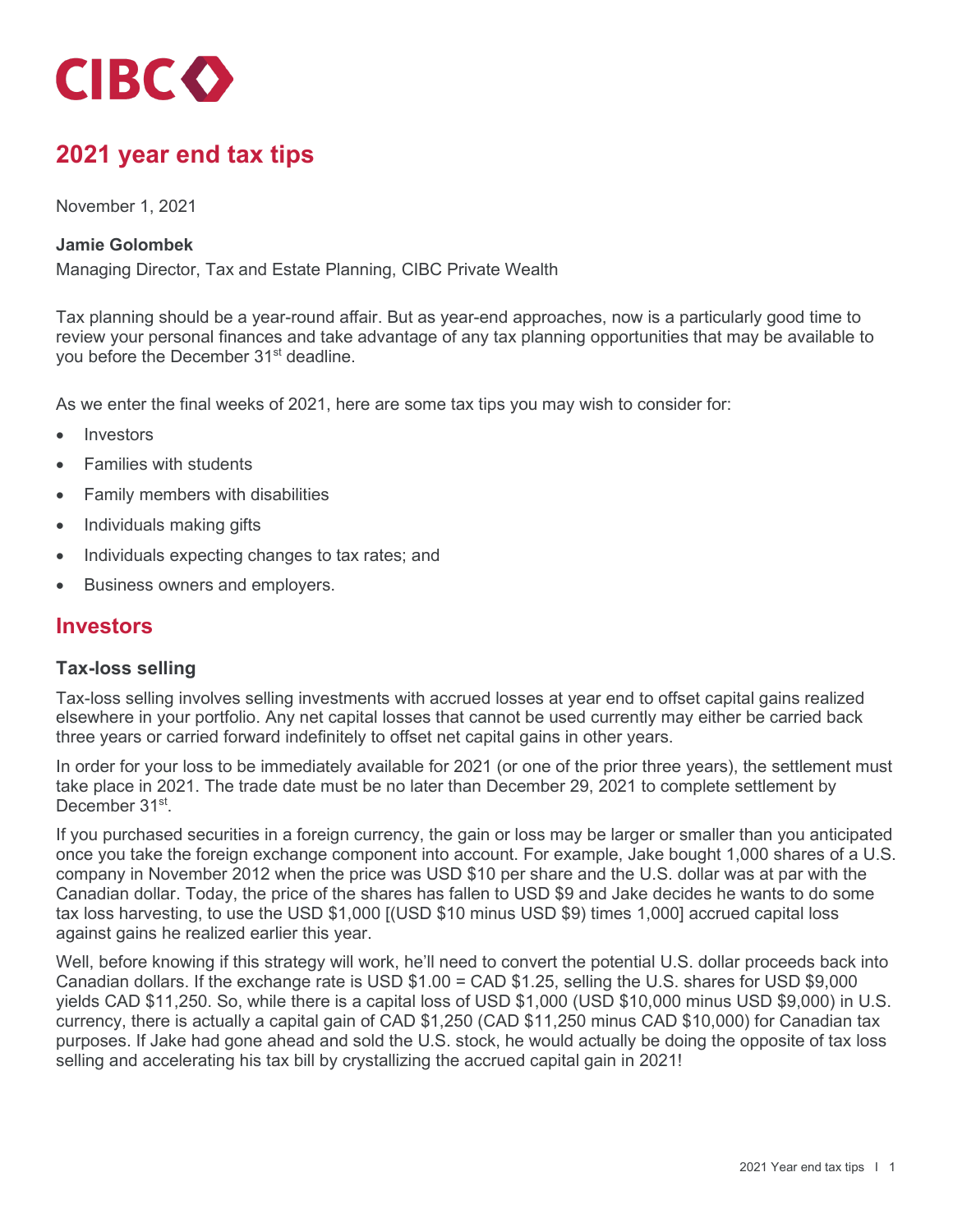## **Superficial loss**

If you plan to repurchase a security you sold at a loss, beware of the "superficial loss" rules that apply when you sell property for a loss and buy it back within 30 days before or after the sale date. The rules apply if property is repurchased within 30 days and is still held on the 30<sup>th</sup> day by you or an "affiliated person", including your spouse or partner, a corporation controlled by you or your spouse or partner, or a trust of which you or your spouse or partner are a majority beneficiary (such as your RRSP or TFSA). Under the rules, your capital loss will be denied and added to the adjusted cost base (tax cost) of the repurchased security. That means any benefit of the capital loss could only be obtained when the repurchased security is ultimately sold.

### **Transfers and swaps**

While it may be tempting to transfer an investment with an accrued loss to your RRSP or TFSA to realize the loss without actually disposing of the investment, the loss is specifically denied under our tax rules. There are also harsh penalties for "swapping" an investment from a non-registered account to a registered account for cash or other consideration.

To avoid these problems, consider selling the investment with the accrued loss and, if you have the contribution room, contributing the cash from the sale into your RRSP or TFSA. If you want, your RRSP or TFSA can then "buy back" the investment after the 30-day superficial loss period.

## **Make RRSP contributions**

Although you have until March 1, 2022, to make RRSP contributions for the 2021 tax year, contributions made as early as possible will maximize tax-deferred growth. Your 2021 RRSP deduction is limited to 18% of income earned in 2020, to a maximum of \$27,830, less any pension adjustment plus any previous unused RRSP contribution room and any pension adjustment reversal.

### **Delay RRSP withdrawals under the HBP or LLP**

You can withdraw funds from an RRSP without immediate tax under the Home Buyer's Plan (up to \$35,000 for first-time home buyers) or the Lifelong Learning Plan (up to \$20,000 for post-secondary education). With each plan, you must repay the funds in future annual instalments, based on the year in which funds were withdrawn. If you are contemplating withdrawing RRSP funds under one of these plans, you can delay repayment by one year if you withdraw funds early in 2022, rather than late in 2021.

### **Make TFSA contributions**

The TFSA dollar limit for 2021 is \$6,000 but there is no deadline for making a TFSA contribution. If you have been at least 18 years old and resident in Canada since 2009, you can contribute up to \$75,500 in 2021 if you haven't previously contributed to a TFSA.

### **Take TFSA withdrawals**

If you withdraw funds from a TFSA, an equivalent amount of TFSA contribution room will be reinstated in the following calendar year, assuming the withdrawal was not made to correct an over-contribution.

Be careful, however, because if you withdraw funds from a TFSA and then re-contribute in the same year without having the necessary contribution room, overcontribution penalties can result. If you wish to transfer funds or securities from one TFSA to another, you should do so by way of a direct transfer, rather than a withdrawal and recontribution, to avoid an overcontribution problem.

If you are planning a TFSA withdrawal in early 2022, consider withdrawing the funds by December 31, 2021, so you would not have to wait until 2023 to re-contribute that amount.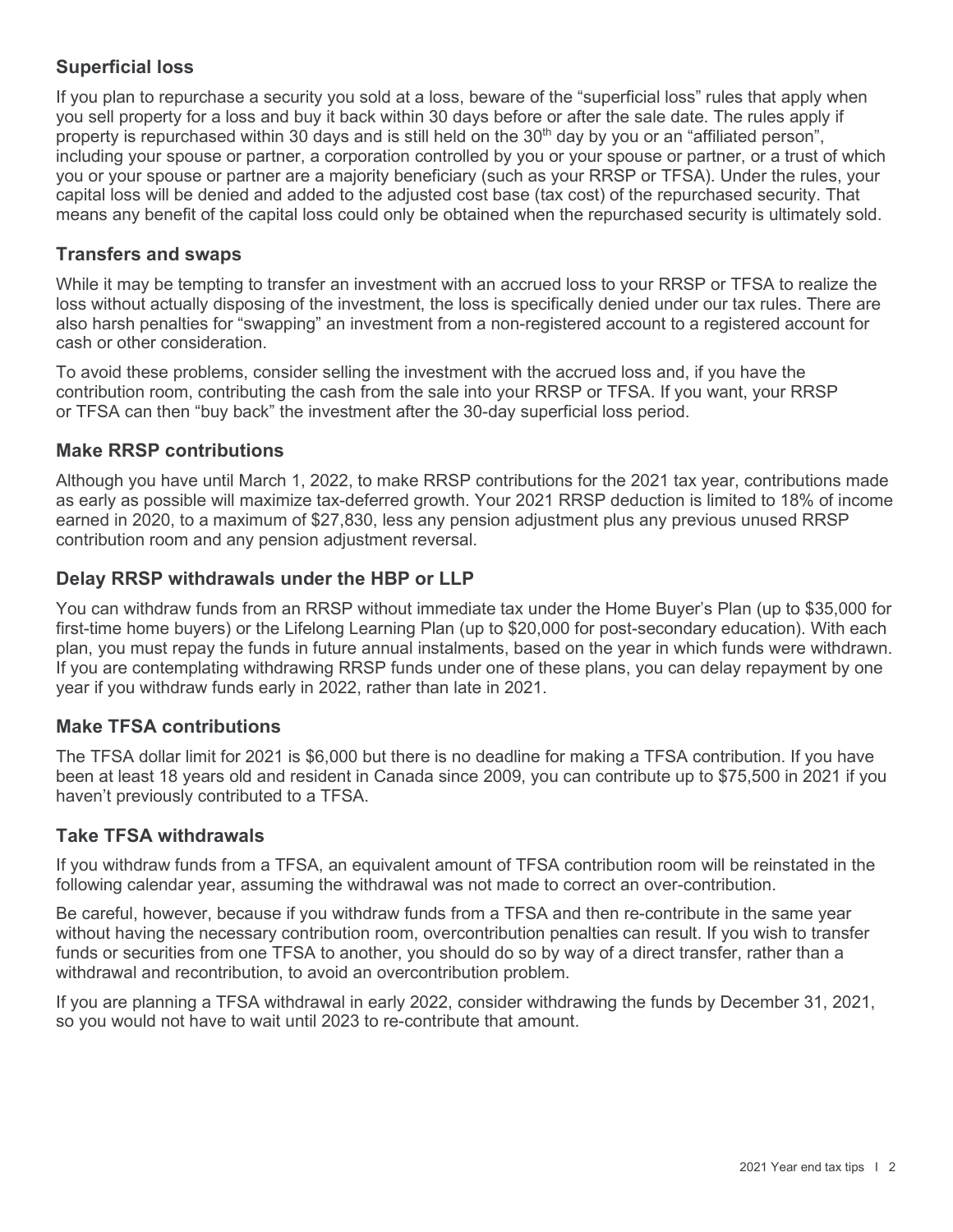### **Pay investment expenses**

Certain expenses must be paid by year end to claim a tax deduction or credit in 2021. This includes investment-related expenses, such as interest paid on money borrowed for investing and investment counseling fees, for non-registered accounts.

## **Convert your RRSP to a RRIF by age 71**

If you turned age 71 in 2021, you have until December 31 to make any final contributions to your RRSP before converting it into a RRIF or registered annuity.

It may be beneficial to make a one-time overcontribution to your RRSP in December before conversion if you have earned income in 2021 that will generate RRSP contribution room for 2022. While you will pay a penalty tax of 1% on the overcontribution (above the \$2,000 permitted overcontribution limit) for December 2021, new RRSP room will open up on January 1, 2022 so the penalty tax will cease in January 2022. You can then choose to deduct the overcontributed amount on your 2022 (or a future year's) return.

This may not be necessary, however, if you have a younger spouse or partner, since you can still use your contribution room after 2021 to make contributions to a spousal RRSP until the end of the year your spouse or partner turns 71.

### **Use a prescribed rate loan to split investment income**

If you are in a high tax bracket, you may wish to have some investment income taxed in the hands of family members (such as your spouse, common-law partner or children) who are in a lower tax bracket; however, if you simply give funds to family members for investment, the income from the invested funds may be attributed back to you and taxed in your hands, at your high marginal tax rate.

To avoid attribution, you can lend funds to family members, provided the rate of interest on the loan is at least equal to the government's "prescribed rate," which is 1% until at least March 31, 2022. [1](#page-2-0) If you implement a loan before that date, the 1% interest rate will be locked in and will remain in effect for the duration of the loan, regardless of whether the prescribed rate increases in the future. If you previously entered into a prescribed rate loan at a higher interest rate, our report, ["Prescribed rate loans: The one per cent solution"](https://www.cibc.com/content/dam/personal_banking/advice_centre/tax-savings/prescribed-rate-loans-en.pdf)<sup>[2](#page-2-1)</sup> provides some tips (as well as some cautions) that may allow you to take advantage of the current 1% rate while it is in effect. Note that interest for each calendar year must be paid annually by January  $30<sup>th</sup>$  of the following year to avoid attribution of income for the year and all future years.

When a family member invests the loaned funds, the choice of investments will affect the tax that is paid by that family member. It may be worthwhile to consider investments that yield Canadian dividends, since a dividend tax credit can be claimed by individuals to reduce the tax that is payable. When the dividend tax credit is claimed along with the basic personal amount, a certain amount of dividends can be received entirely tax-free by family members who have no other income.

For example, an individual who has no other income and who claims the basic personal amount can receive about \$54,000 of eligible dividends in 2021 without paying any tax, other than in the provinces of Manitoba, Newfoundland and Labrador, Nova Scotia, P.E.I. and Quebec, where there may bit a bit of provincial tax owing on this amount.

You should consult with tax and legal advisors to make arrangements to implement a prescribed rate loan. By putting a loan into place before the end of the year, you could benefit from income splitting throughout the upcoming year and for many years to come.

<span id="page-2-0"></span>Quarterly prescribed interest rates are available online at [canada.ca/en/revenue-agency/services/tax/prescribed-interest-rates.html.](https://www.canada.ca/en/revenue-agency/services/tax/prescribed-interest-rates.html)

<span id="page-2-1"></span>The report "Prescribed rate loans: The one per cent solution" is available online at [cibc.com/content/dam/personal\\_banking/advice\\_centre/tax](https://www.cibc.com/content/dam/personal_banking/advice_centre/tax-savings/prescribed-rate-loans-en.pdf)[savings/prescribed-rate-loans-en.pdf.](https://www.cibc.com/content/dam/personal_banking/advice_centre/tax-savings/prescribed-rate-loans-en.pdf)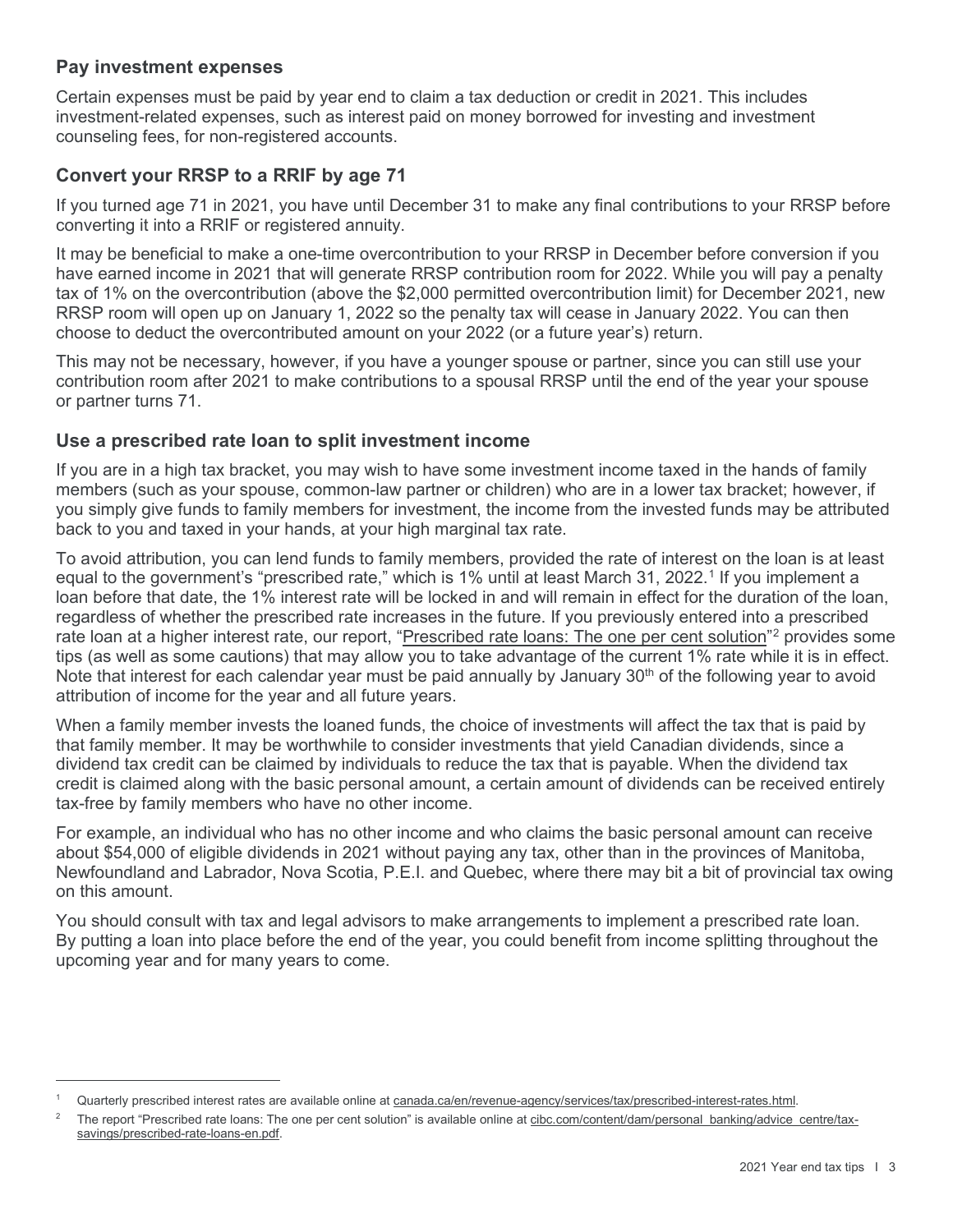## **Families with students**

### **Make RESP contributions**

RESPs allow for tax-efficient savings for children's post-secondary education. The federal government will pay into an RESP a Canada Education Savings Grant (CESG) equal to 20% of the first \$2,500 of annual RESP contributions per child or \$500 annually. While unused CESG room is carried forward to the year the beneficiary turns 17, there are a couple of situations in which it may be beneficial to make an RESP contribution by December 31.

Each beneficiary who has unused CESG carry-forward room can have up to \$1,000 of CESGs paid into an RESP annually, with a \$7,200 lifetime limit, up to and including the year in which the beneficiary turns 17. If enhanced catch-up contributions of \$5,000 (i.e. \$2,500 x 2) are made for just over seven years, the maximum total CESGs of \$7,200 will be obtained. If you have less than seven years before your (grand)child turns 17 and haven't maximized RESP contributions, consider making a contribution by December 31.

Also, if your (grand)child turned 15 this year and has never been a beneficiary of an RESP, no CESG can be obtained in future years unless at least \$2,000 is contributed to an RESP by the end of the year. Consider making your contribution by December 31 to receive the current year's CESG and create CESG eligibility for 2022 and 2023.

### **Take RESP withdrawals for students**

If your (grand)child is an RESP beneficiary and attended a post-secondary educational institution in 2021, consider having Educational Assistance Payments (EAPs) made from the RESPs before the end of the year. Although the amount of the EAP will be included in the income of the student, if the student has sufficient personal tax credits, the EAP income will be effectively tax-free.

If your (grand)child is an RESP beneficiary and stopped attending a post-secondary educational institution in 2021, EAPs can only be paid out for up to six months after the student has left the school. You may, therefore, wish to consider having final EAPs made from RESPs of which the student is a beneficiary.

### **Pay interest on student loans**

You can claim a non-refundable tax credit in 2021 for the amount of interest paid by December 31 on student loans received under the *Canada Student Loans Act*, the *Canada Student Financial Assistance Act*, the *Apprentice Loans Act* or a similar provincial or territorial government law. Note that while only the student can claim the student loan interest credit, the interest on the loan itself can be paid either by the student or by someone related to the student, such as a (grand)parent.

## **Family members with disabilities**

### **Make renovations for home accessibility**

The non-refundable Home Accessibility Tax Credit (HATC) assists seniors and those eligible for the disability tax credit with certain home renovations.

The tax credit is equal to 15% of up to \$10,000 of expenses per year towards renovations that permit these individuals to gain access to, or to be more mobile or functional within, their home, or reduce their risk of harm within their home or from entering their home.

The HATC will apply in respect of payments made by December 31<sup>st</sup> for work performed or goods acquired in 2021. A single expenditure may qualify for both the HATC and the medical expense tax credit, and both may be claimed.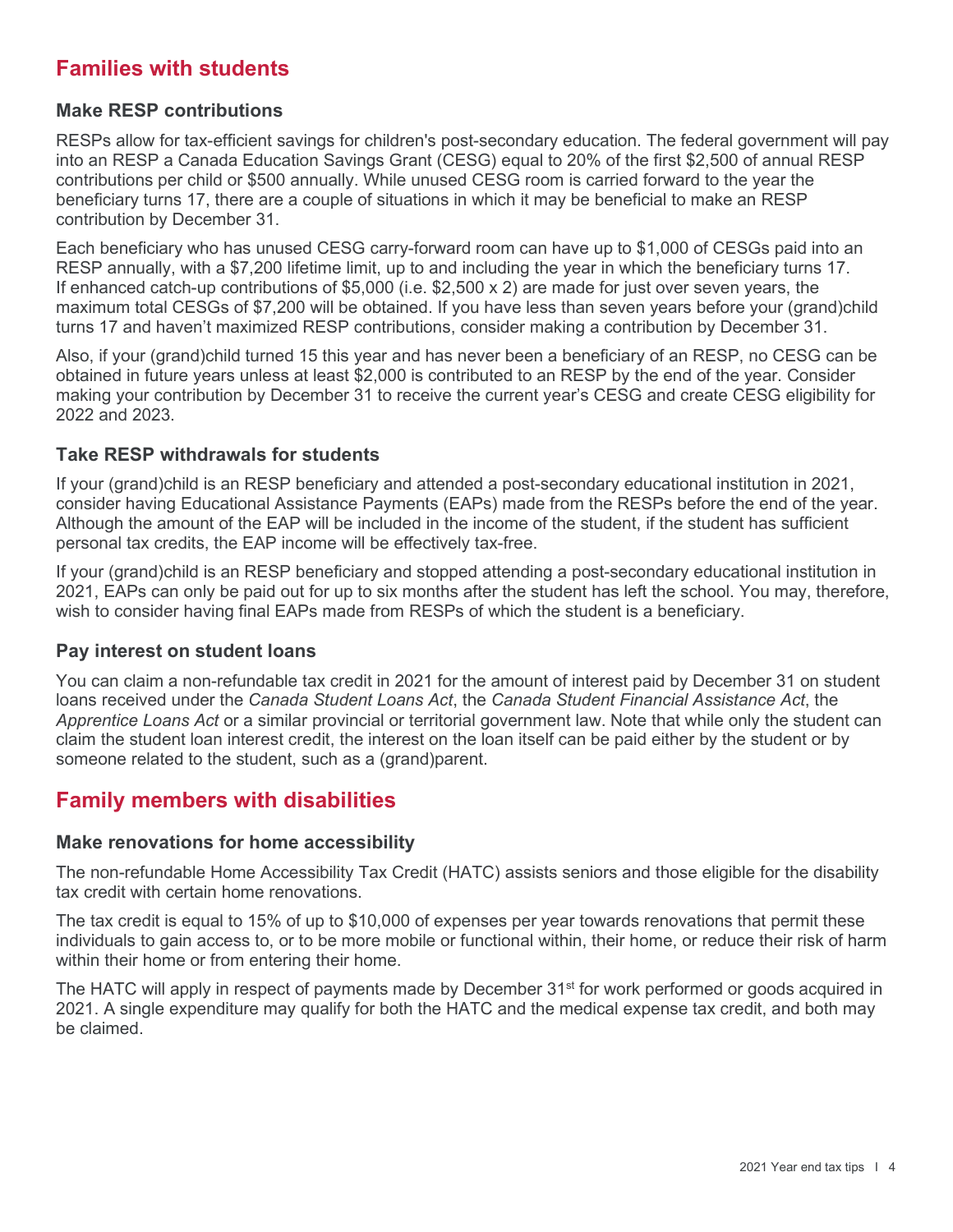## **Contribute to a Registered Disability Savings Plan (RDSP)**

RDSPs are tax-deferred savings plans available for Canadian residents eligible for the Disability Tax Credit. Up to \$200,000 can be contributed to the plan until the beneficiary turns 59, with no annual contribution limits.

While RDSP contributions are not tax deductible, all earnings and growth accrue on a tax-deferred basis.

Federal government assistance in the form of Canada Disability Savings Grants (CDSGs), which are based on contributions, and Canada Disability Savings Bonds (CDSBs) may be deposited directly into the plan up until the year the beneficiary turns 49. The government may contribute up to a maximum of \$3,500 CDSG and \$1,000 CDSB per year of eligibility, depending on the net income of the beneficiary's family. Eligible investors may wish to contribute to an RDSP before December 31 to get this year's assistance. There is a 10-year carryforward of CDSG and CDSB entitlements.

RDSP holders with shortened life expectancy can withdraw up to \$10,000 annually from their RDSPs without repaying grants and bonds. A special election must be filed with the Canada Revenue Agency (CRA) by December 31 to make a withdrawal in 2021.

## **Pay family medical expenses**

A tax credit may be claimed when total eligible medical expenses exceed the lower of 3% of your net income or \$2,421 in 2021.

For medical expenses, it may be worthwhile to look for unclaimed expenses prior to 2021 as well. The medical expense tax credit (METC) may be claimed for eligible medical expenses that were paid during any 12-month period that ended within the calendar year (extended to 24 months when an individual died in the year.)

# **Charitable giving**

### **Make charitable donations**

Both the federal and provincial governments offer donations tax credits that, in combination, can result in tax savings of up to 54% of the value of your gift in 2021, depending on your province or territory of residence.

With total cash donations up to \$200 in a year, the federal donation credit is 15% of the donation amount. For total donations exceeding \$200 in a year, the federal donation credit jumps to 29% (33% to the extent taxable income exceeds \$216,511) of the donation amount. Provincial donation credits are also available and the total credit may be up to 54% once total annual donations exceed the \$200 in a calendar year.

December 31 is the last day to make a donation and get a tax receipt for 2021. Keep in mind that many charities offer online, internet donations where an electronic tax receipt is generated and emailed to you instantly.

### **Gifts "in-kind"**

Gifting publicly-traded securities, including mutual funds and segregated funds, with accrued capital gains "in-kind" to a registered charity or a foundation not only entitles you to a tax receipt for the fair market value of the security being donated, it eliminates capital gains tax too. You should plan gifts in-kind well before year end, to allow for sufficient time to make arrangements.

## **Individuals with changes to tax rates**

If you anticipate that your income tax rates will be substantially different in 2022, it may be worthwhile to shift income and expenses between 2021 and 2022, where feasible.

Perhaps you may have just started, or returned to, work in 2021 so your income (and taxes) may be lower in 2021 than in the future. If so, you may wish to realize income in 2021 by taking steps such as selling investments with a capital gain, exercising stock options or taking bonuses in 2021 rather than 2022, where feasible. It may also make sense to defer deductible expenses until 2022 where possible.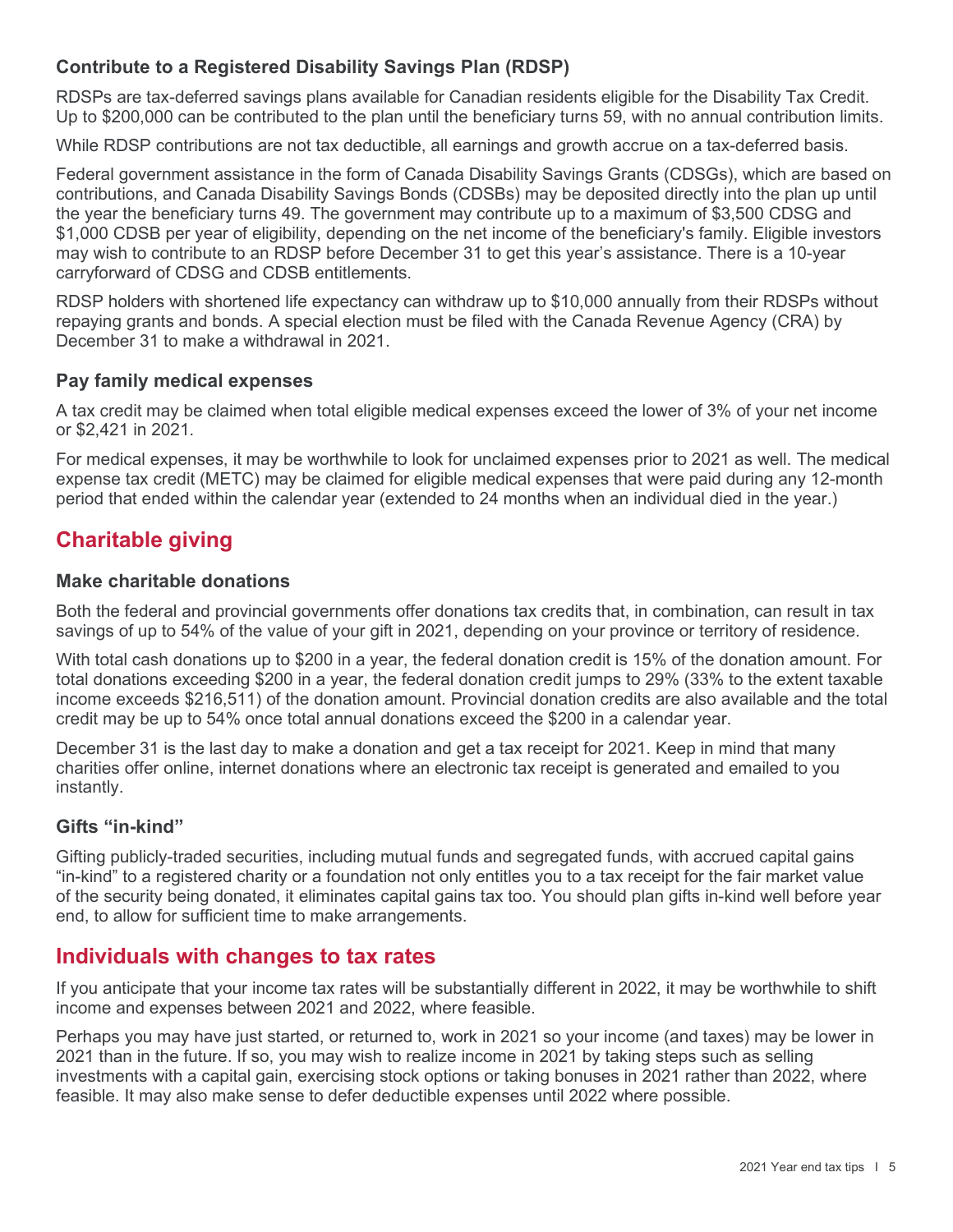On the other hand, you may anticipate that your tax rate could decrease in 2022, perhaps if you plan to retire or if you had a one-time sale of an appreciated investment. If you expect your tax rate to be lower in 2022, you may wish to defer income by taking steps such as waiting to sell investments with a capital gain, exercise stock options, take bonuses or distribute dividends to owner-managers from a corporation, where feasible, in 2022 rather than 2021.

You may also wish to know about potential changes to tax laws that could affect you. Some tax measures were proposed during the election that, if implemented, may increase your future taxes. For example, the Liberals' pre-election proposal to tax residential properties held for less than one year could result in tax payable on a principal residence if you sell your home within the first year. A 15% minimum tax may also apply if you have income in the top tax bracket. It is also possible the NDP might persuade the minority Liberal government to implement some of the NDP election promises, such as increasing the top marginal tax rate by 2% to 35% (from 33%) or increasing the inclusion rate for capital gains from the current 50% rate to perhaps 75%.

You may consider recognizing these types of income now, where practicable, before any new measures that could increase your taxes may come into effect. The report [Planning for a potential hike in the capital gains](https://www.cibc.com/content/dam/personal_banking/advice_centre/tax-savings/capital-gains-inclusion-en.pdf)  [inclusion rate](https://www.cibc.com/content/dam/personal_banking/advice_centre/tax-savings/capital-gains-inclusion-en.pdf)<sup>[3](#page-5-0)</sup> looks at some potential planning that may help you minimize the tax impact of any increase in the capital gains inclusion rate.

Some new tax credits were also proposed in the Liberal election platform that may lower your future taxes if implemented. For example, the Liberals have proposed a 15% Multigenerational Home Renovation tax credit on up to \$50,000 in renovation and construction costs if you add a secondary unit to your home so a family member can live with you. You may consider delaying such expenditures in the hope that this credit is formally introduced.

## **Business owners and employers**

## **Compensation planning for owners of incorporated businesses**

A corporation may distribute its income to you (as a shareholder and employee of the corporation) either as salary or dividends.

If corporate income is paid to you as salary (or bonus), the corporation (employer) can claim an income tax deduction for the salary (and applicable payroll taxes), which reduces its taxable income. You include the salary in your taxable income and pay tax at personal, graduated tax rates.

As an alternative to distributing income as salary, the corporation can pay tax on its corporate income. In the year the income is earned or a future year, the corporation can distribute its after-tax corporate income to you as dividends. You generally pay no tax on capital dividends<sup>[4](#page-5-1)</sup> and pay a lower tax rate (than for salary) on eligible and non-eligible dividends due to dividend tax credit (DTC), which is meant to compensate for taxes paid by the corporation.

So how do you choose between salary and dividends?

As a general rule-of-thumb, if you need to withdraw funds from your corporation, perhaps to pay personal expenses, then consider withdrawing salary to create RRSP contribution room. Receiving salary of up to \$162,278 in 2021 would create RRSP contribution room in 2022 of up to \$29,210 (the 2022 maximum).

If you do not need to withdraw funds from your corporation, you may still wish to withdraw sufficient funds to maximize contributions to RRSPs and TFSAs. These plans can effectively provide a tax-free rate of return on investments, as described in the report <u>Just do it: The case for tax-free investing</u><sup>[5](#page-5-2)</sup>.

<span id="page-5-0"></span>This report is available online a[t cibc.com/content/dam/personal\\_banking/advice\\_centre/tax-savings/capital-gains-inclusion-en.pdf.](https://www.cibc.com/content/dam/personal_banking/advice_centre/tax-savings/capital-gains-inclusion-en.pdf)

<span id="page-5-1"></span><sup>4</sup> Capital dividends, which are not taxable to Canadian residents, can be paid to the extent there is a positive balance in a corporation's notional Capital Dividend Account (CDA). The CDA balance includes 50% of capital gains less allowable capital losses, as well as certain tax-free life insurance death benefit proceeds. .

<span id="page-5-2"></span>This report is available online a[t cibc.com/content/dam/personal\\_banking/advice\\_centre/start\\_savings\\_plan/pdfs/case-for-taxfree-en.pdf](https://www.cibc.com/content/dam/personal_banking/advice_centre/start_savings_plan/pdfs/case-for-taxfree-en.pdf)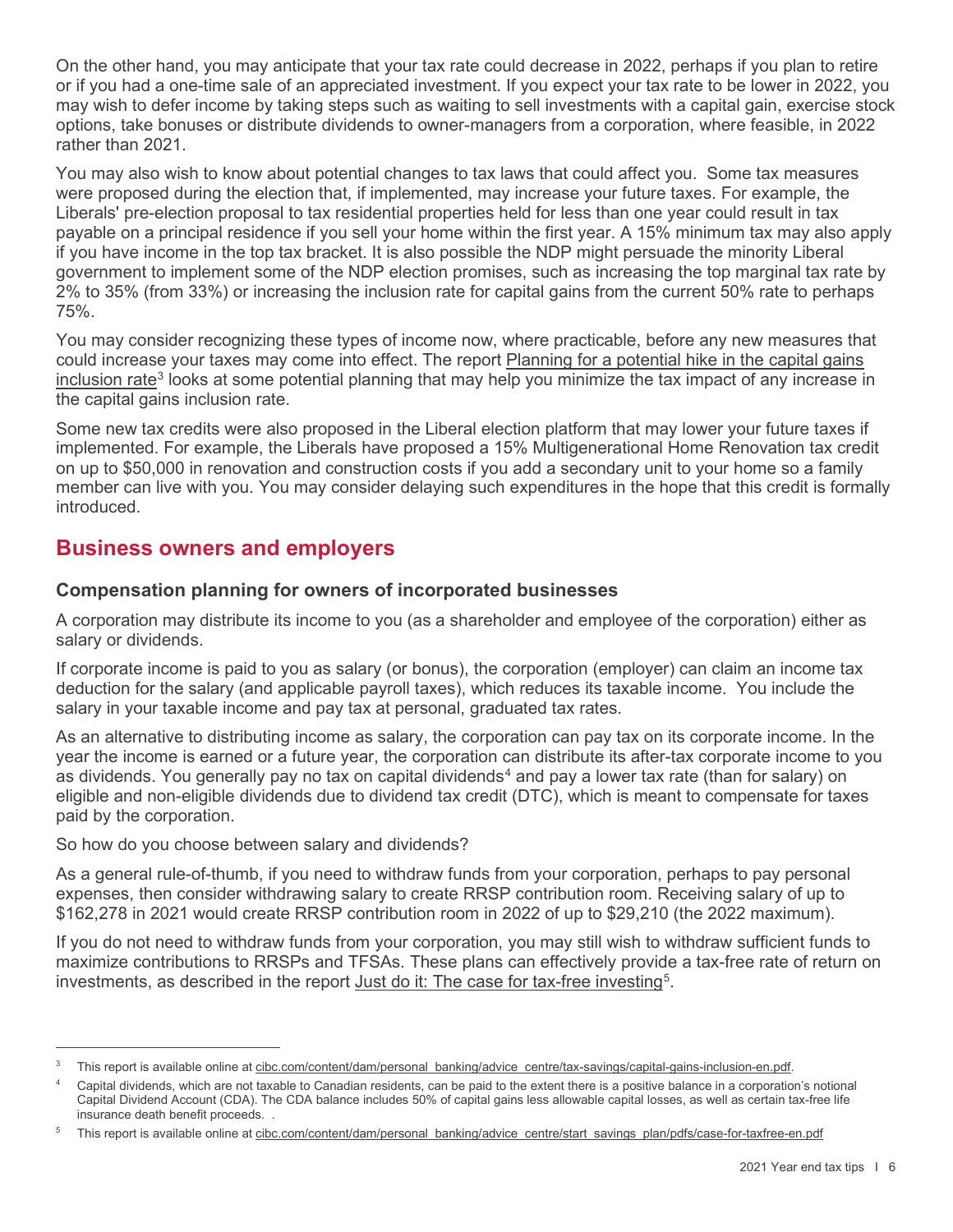Finally, consider leaving any remaining funds in your corporation to benefit from the significant tax deferral, which may provide more investment income in the long run than personal investing in non-registered plans. You may then distribute the company's income as dividends in a future year.

The report [Bye Bye Bonus](https://www.cibc.com/content/dam/personal_banking/advice_centre/tax-savings/jg-dividends-bonus-en.pdf)<sup>[6](#page-6-0)</sup> discusses this compensation decision in greater detail.

### **Corporate loss planning**

### Tax-free dividends

If your corporation has unrealized losses in its investment portfolio, it's worth checking to see if there is a positive balance in your corporation's capital dividend account (CDA) before engaging in any tax-loss selling, as discussed above. The CDA is a notional account that tracks the non-taxable portion of capital gains, among other things. Dividends may be designated as capital dividends, which are generally tax-free to the shareholder, if they do not exceed the balance of the CDA. Net capital losses will decrease the CDA and will, therefore, reduce (or possibly even eliminate) the capital dividends that may be paid. Prior to realizing any capital losses, consider paying out any capital dividends to eliminate any positive balance in the CDA.

### Loss consolidation

You may have more than one corporation within a corporate group. One (or more) of these companies may be profitable ("Profitco"), and one (or more) may be suffering losses ("Lossco") at this time. The CRA has generally permitted the consolidation of losses within a related group through a variety of methods. For example, Profitco may subscribe for shares of Lossco, which in turn makes a loan to Profitco. Interest payments on the loan will reduce the taxable income of Profitco, and the taxable interest income received by Lossco will be offset by its losses.

As corporate reorganizations are complex, tax and legal advisors should be consulted before implementing any loss consolidation transactions.

#### Business transition planning

If you're thinking about transitioning your business to new owners and you believe that your business has recently dropped in value, you may want to explore some of the planning considerations, including an estate freeze or refreeze, that are discussed in our report <u>Tax and estate planning in uncertain times</u>,<sup>[7](#page-6-1)</sup> in advance of the end of the year.

### **Income splitting**

The "tax on split income" (TOSI) rules can apply where an individual receives dividend or interest income from a corporation, or realizes a capital gain, and a related individual is either actively engaged in the business of the corporation or holds a significant amount of equity (with at least 10% of the value) in the corporation. When the TOSI rules apply, dividends are taxed at the highest marginal rate.

If your private corporation has other shareholders, such as your spouse, partner, children or other relatives as shareholders, review the possible impact of the TOSI rules with your tax and legal advisors before paying dividends to these individuals in 2021.

Planning for the TOSI is more fully described in our report [The CCPC tax rules.](https://www.cibc.com/content/dam/small_business/day_to_day_banking/advice_centre/pdfs/business_reports/private-corporation-tax-changes-en.pdf)<sup>[8](#page-6-2)</sup>

<span id="page-6-0"></span>This report is available online a[t cibc.com/content/dam/personal\\_banking/advice\\_centre/tax-savings/jg-dividends-bonus-en.pdf](https://www.cibc.com/content/dam/personal_banking/advice_centre/tax-savings/jg-dividends-bonus-en.pdf)

<span id="page-6-1"></span>The report "Tax and estate planning in uncertain times" is available online at [cibc.com/content/dam/personal\\_banking/advice\\_centre/tax-savings/tax](https://www.cibc.com/content/dam/personal_banking/advice_centre/tax-savings/tax-planning-uncertain-times-en.pdf)[planning-uncertain-times-en.pdf.](https://www.cibc.com/content/dam/personal_banking/advice_centre/tax-savings/tax-planning-uncertain-times-en.pdf)

<span id="page-6-2"></span>The report "The CCPC tax rules" is available online at [cibc.com/content/dam/small\\_business/day\\_to\\_day\\_banking/advice\\_centre/pdfs/business\\_reports/private-corporation-tax-changes-en.pdf](https://www.cibc.com/content/dam/small_business/day_to_day_banking/advice_centre/pdfs/business_reports/private-corporation-tax-changes-en.pdf)